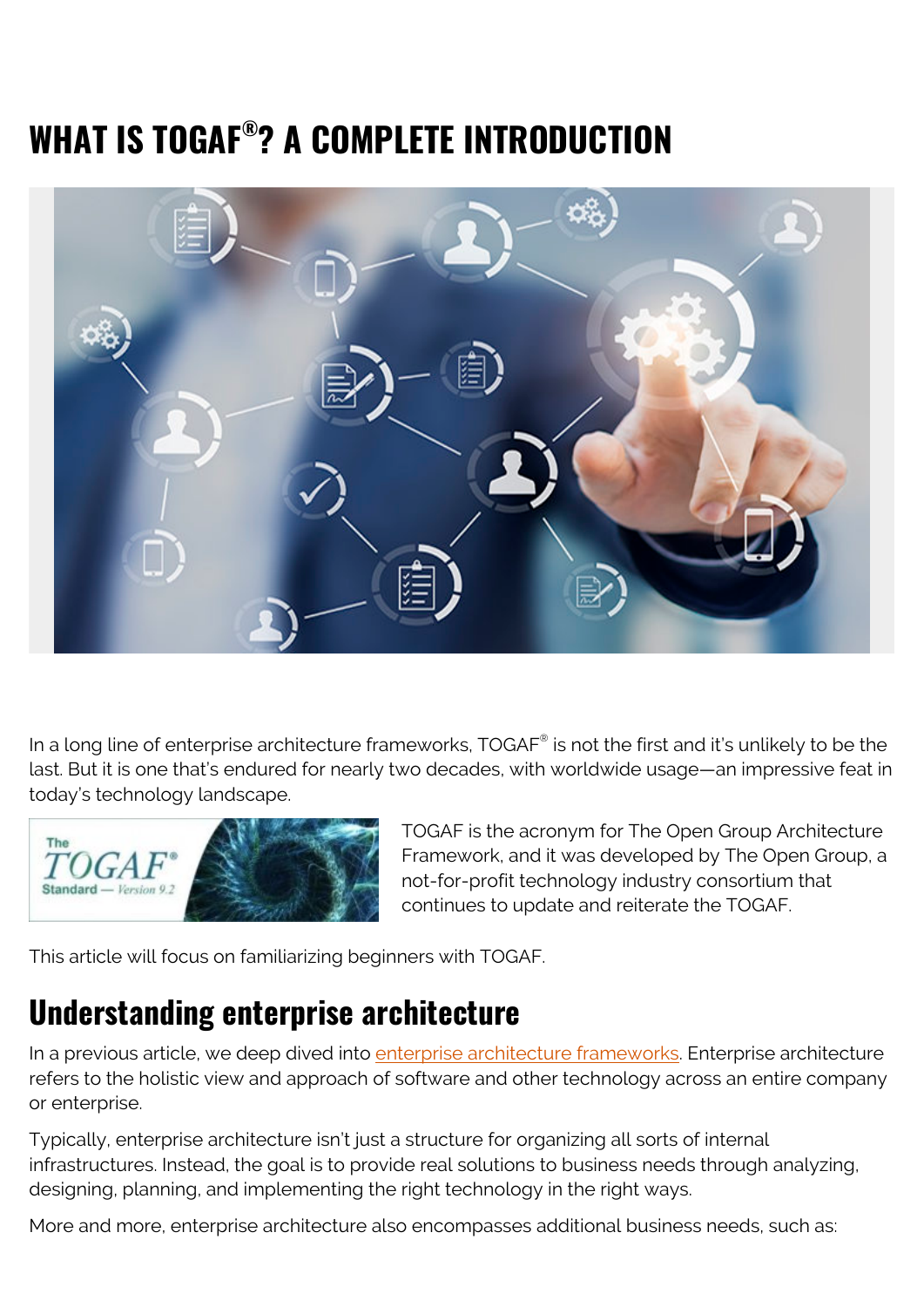- [Business process management](https://blogs.bmc.com/blogs/business-process-management/)
- [Data analytics](https://blogs.bmc.com/blogs/data-analytics-vs-data-analysis)

The goal of an organized enterprise architecture, then, is to successfully execute business strategy with efficiency, efficacy, agility, and security.

If all this sounds like it can be complicated – designing and implementing a clear, long-term solution to all enterprise software in a way that solves business needs – it's because it is. That's why enterprise architecture frameworks (EAFs) started emerging informally and formally, as long as five decades ago.

*(Read our explainer on [enterprise application software.](https://blogs.bmc.com/blogs/enterprise-application-software-defined-how-is-it-different-from-other-software/))*

### **TOGAF history and facts**

As a subset of computer architecture, enterprise architecture as a field dates back to the mid-1960s. IBM among other companies and universities spearheaded some explicit ways to build enterprise architecture, knowing that all the pieces involved to run on a network are complicated.

Over the next few decades, technology only became more complicated: today, most companies, regardless of size or product, utilize the internet to make their business processes easier, quicker, and sometimes more transparent. Today, enterprise architecture is a necessary process to make sense of various hardware and software options, on premise and in the cloud, and to ensure security when sharing data across multiple platforms.

#### *(Understand how [enterprise networking](https://blogs.bmc.com/blogs/enterprise-networking/) works.)*

The TOGAF was initially developed in 1995. As was common in the field of enterprise architecture by then, newer versions or models offered improved iterations and theories. Likewise, TOGAF took a lot of inspiration from the U.S. Department of Defense's own EAF, called the Technical Architecture Framework for Information Management (TAFIM). Interestingly, the USDoD stopped using the TAFIM within a couple years of the emergence of TOGAF. Still, TOGAF implementation and success continues worldwide today, more than 20 years later.

The Open Group has updated TOGAF to the current [9.2 version](https://www.opengroup.org/togaf). The Open Group further certifies tools and courses that meet TOGAF standards. Today various organizations have developed 8 tools and 71 courses which are officially certified by the Open Group.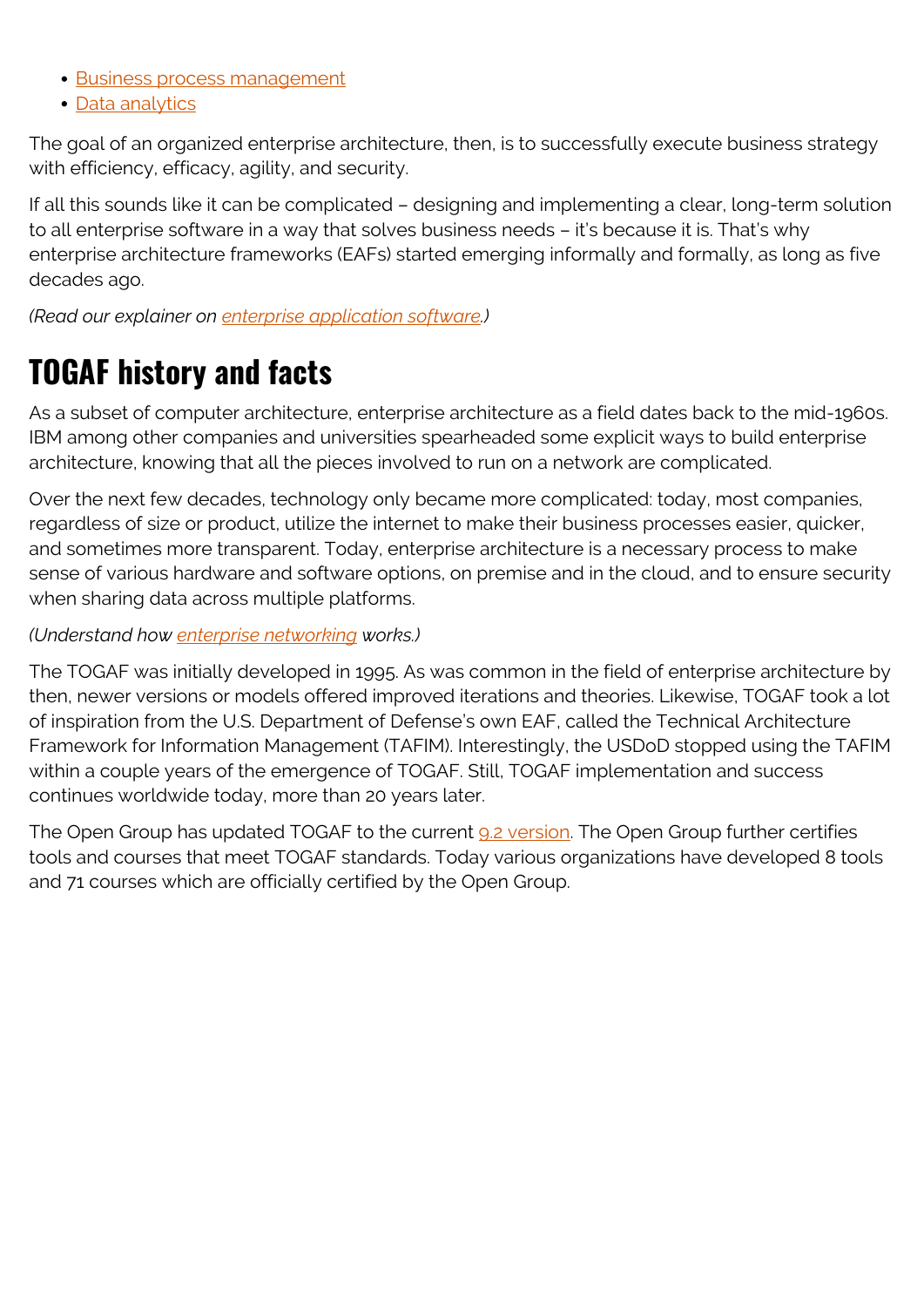# bmc



## **The TOGAF approach to EAFs**

The Open Group [defines](http://www.opengroup.org/subjectareas/enterprise/togaf) the TOGAF as the "de factor global standard for enterprise architecture". The framework is intended to help enterprises organize and address all critical business needs through four goals:

- **Ensuring all users, from key stakeholders to team members, speak the same language.** This helps everyone understand the framework, content, and goals in the same way and gets the entire enterprise on the same page, breaking down any communication barriers.
- **Avoiding being "locked in"** to proprietary solutions for enterprise architecture. As long as the company is using the TOGAF internally and not towards commercial purposes, the framework is free.
- **Saving time and money** and utilizing resources more effectively.
- **Achieving demonstrable return on investment** (ROI).

## **3 pillars of TOGAF**

If the four goals are the theoretical outcome of using TOGAF, then the three pillars are the way to achieve the goals. These pillars help create a systematic process to organize and put software technology to use in a structured way that aligns with governance and business objectives. Because software develop relies on collaboration across various business departments inside and outside of IT, TOGAF's goal of speaking the same language encourages and assists the various stakeholders to get on the same page, something that may not otherwise happen in business environments.

The TOGAF is divided into [three main pillars:](https://en.wikipedia.org/wiki/The_Open_Group_Architecture_Framework)

#### **Enterprise architecture domains**

Enterprise architecture domains divide the architecture into four key areas (sometimes shortened to 'BDAT areas'):

**Business architecture,** which defines business strategy and organization, key business processes, and governance and standards.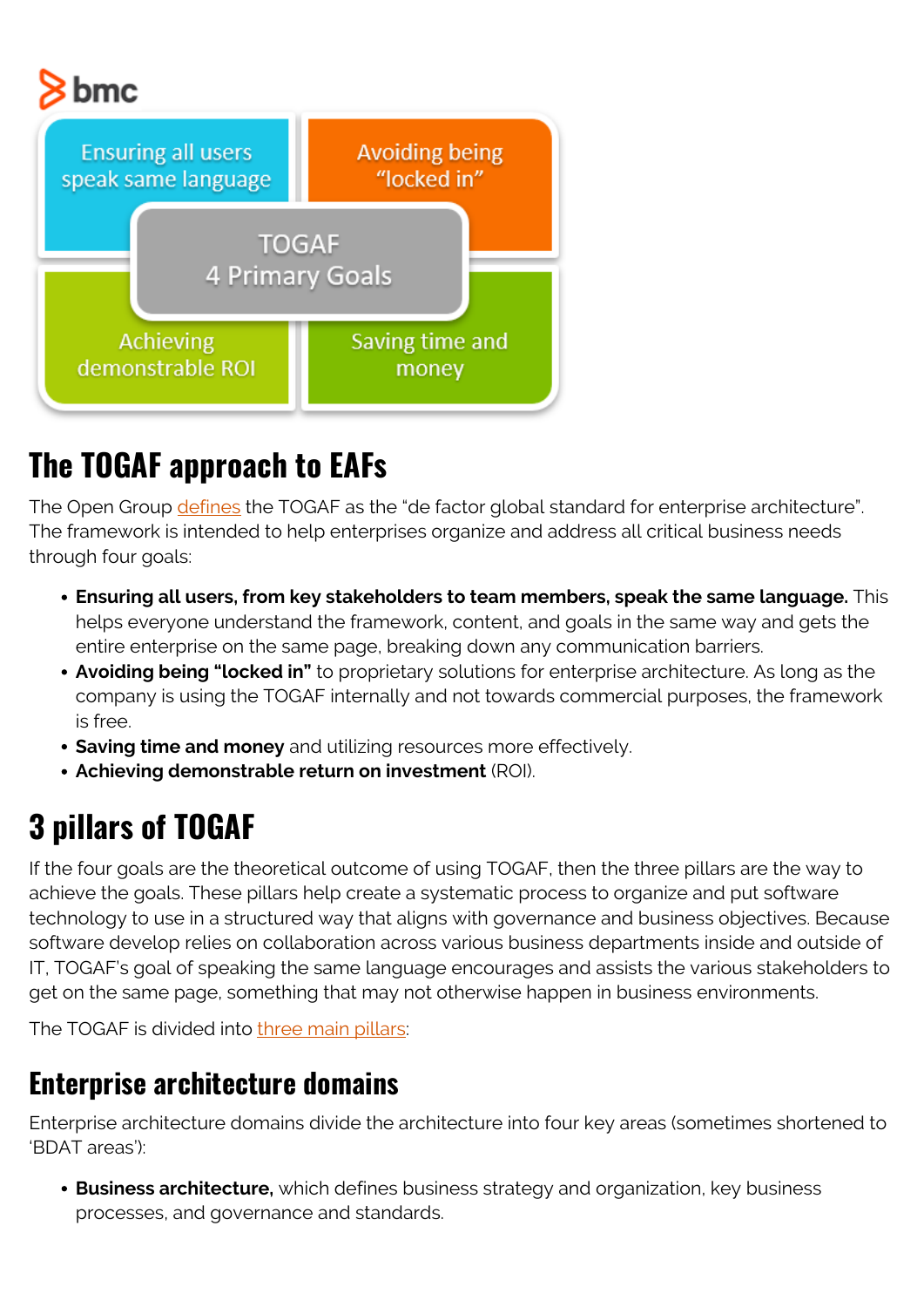- **Data architecture,** which documents the structure of logical and physical data assets and any related data management resources.
- **Applications architecture,** which provides a blueprint for deploying individual systems, including the interactions among application systems as well as their relationships to essential business processes.
- **Technical architecture** (also known as technology architecture), which describes the hardware, software, and network infrastructure necessary to support the deployment of mission-critical applications.

### **Architecture Development Model (ADM)**

This iterative cycle uses performance engineering to develop an actual enterprise architecture. Importantly, it can be customized to the enterprise's needs, so it's not a one-size-fits-all approach. Once an architecture is developed, the enterprise can roll it out to all teams or departments in iterative cycles, ensuring minimal errors and further helping the company communicate cohesively.

### **Enterprise Continuum**

This classification system tracks architecture solutions on a range, starting at generic, industrystandard options and including customized enterprise-specific solutions.

# **The heart of TOGAF**

Proponents say that ADM is the heart of TOGAF: it's this pillar that makes TOGAF both very effective and a standout from other frameworks. The Architecture Development Method offers eight steps as guidance to figure out where the enterprise currently is and determine where the enterprise wants and needs to be in each of the four enterprise architecture domains.

Once business processes are established through the entire lifecycle, the ADM helps the enterprise to:

- 1. Identify the gaps between current status and long-term goals.
- 2. Collate these gaps into smaller actionable and understandable packages that the team can then implement.

Two other areas are sometimes included in TOGAF's main pillars:

- TOGAF certified tools
- Qualifications

The Open Group offers [two certifications](https://en.wikipedia.org/wiki/The_Open_Group_Architecture_Framework) for individuals:

- The first level is known as the Foundation, teaching basic tenets of enterprise architecture and rolling out TOGAF.
- Level 2 Certified involves business analysis and application.

The Open Group also certifies tools that align with TOGAF. For the most recent version, [eight tools](https://certification.opengroup.org/register/togaf-tool) [from eight organization](https://certification.opengroup.org/register/togaf-tool) are available.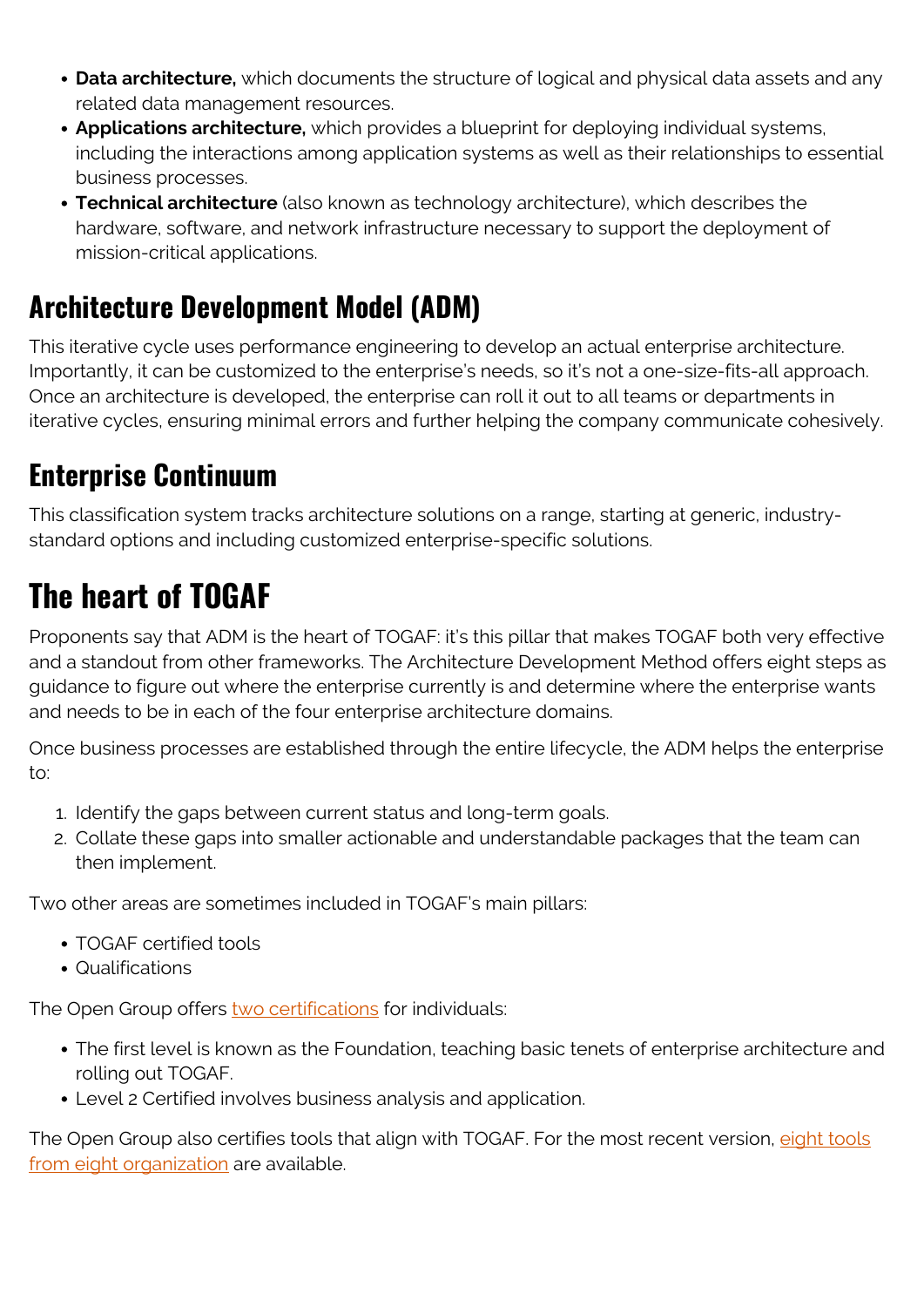## **Benefits of using TOGAF**

The benefits of ADM are that it is customizable to organizational need—there's no need to create a structure that doesn't serve your business. These smaller packages are also scalable, so if one team rolls it out, it can successfully be rolled out to other teams without much tweaking. This helps the enterprise establish a process with multiple check points, so that there are few errors the wider the architecture is implemented.

There can also be benefits to individuals who certify in TOGAF. A study of industry employees indicates that [enterprise architects](https://blogs.bmc.com/blogs/system-architect/), software architects, and [IT directors](https://blogs.bmc.com/blogs/it-director-role-and-responsibilities-what-does-a-director-of-technology-do/), among others, who choose to earn a certification in TOGAF often see an average yearly pay bump of \$10,000 to \$20,000 over similarly placed colleagues who aren't certified.

Some experts in enterprise architecture point out that while TOGAF may appear very logical, it's actually quite a shake up to traditionally educated technology consultants today – but perhaps this will change has TOGAF adoption continues along steadily.

### **TOGAF vs ITIL: A brief comparison**

TOGAF and [ITIL®](https://blogs.bmc.com/blogs/itil-4/) are two of the most popular management frameworks, each describing common interests in [managing IT services](https://blogs.bmc.com/blogs/it-service/) and operational activities in an IT-driven organization. Yet, both provide a different perspective:

- ITIL is focused on service management.
- TOGAF is focused on developing and managing enterprise architecture.

Both have emerged as an integral component of managing enterprise IT, allowing organizations to anticipate and prepare for change in a fast-evolving enterprise IT landscape. Two main changes facing enterprise IT has encouraged IT professionals and decision makers to view TOGAF and ITIL not as separate and different frameworks, but ones that compete for relative interest in particular application domains:

- **IF Service Management** has matured such that it is no longer an isolated operational function but a critical segment that drives business value.
- Enterprise Architecture is not only a technical discipline but requires advice at a senior executive level on financial, operational, and business aspects: [hybrid and multi-cloud](https://blogs.bmc.com/blogs/multi-cloud-strategy/) [environments](https://blogs.bmc.com/blogs/multi-cloud-strategy/) are as much a business question as a technical question.

As the professionals and decision makers working with different frameworks are now compelled to collaborate and work across business functions, the comparison between TOGAF and ITIL frameworks has emerged as a relevant debate. In this context, organizations should note the following considerations:

- Both ITIL and TOGAF may describe certain aspects of enterprise IT from different perspectives. These perspectives tend to be conflicting at times.
- Professionals already adopting one of ITIL or TOGAF frameworks may need to completely understand the requirements as well as instructions when adopting the other framework. In reality, both frameworks only provide generic guidelines instead of specific actionable practice items.
- It may require detailed discussions and in-depth experimentations based on trial-and-error to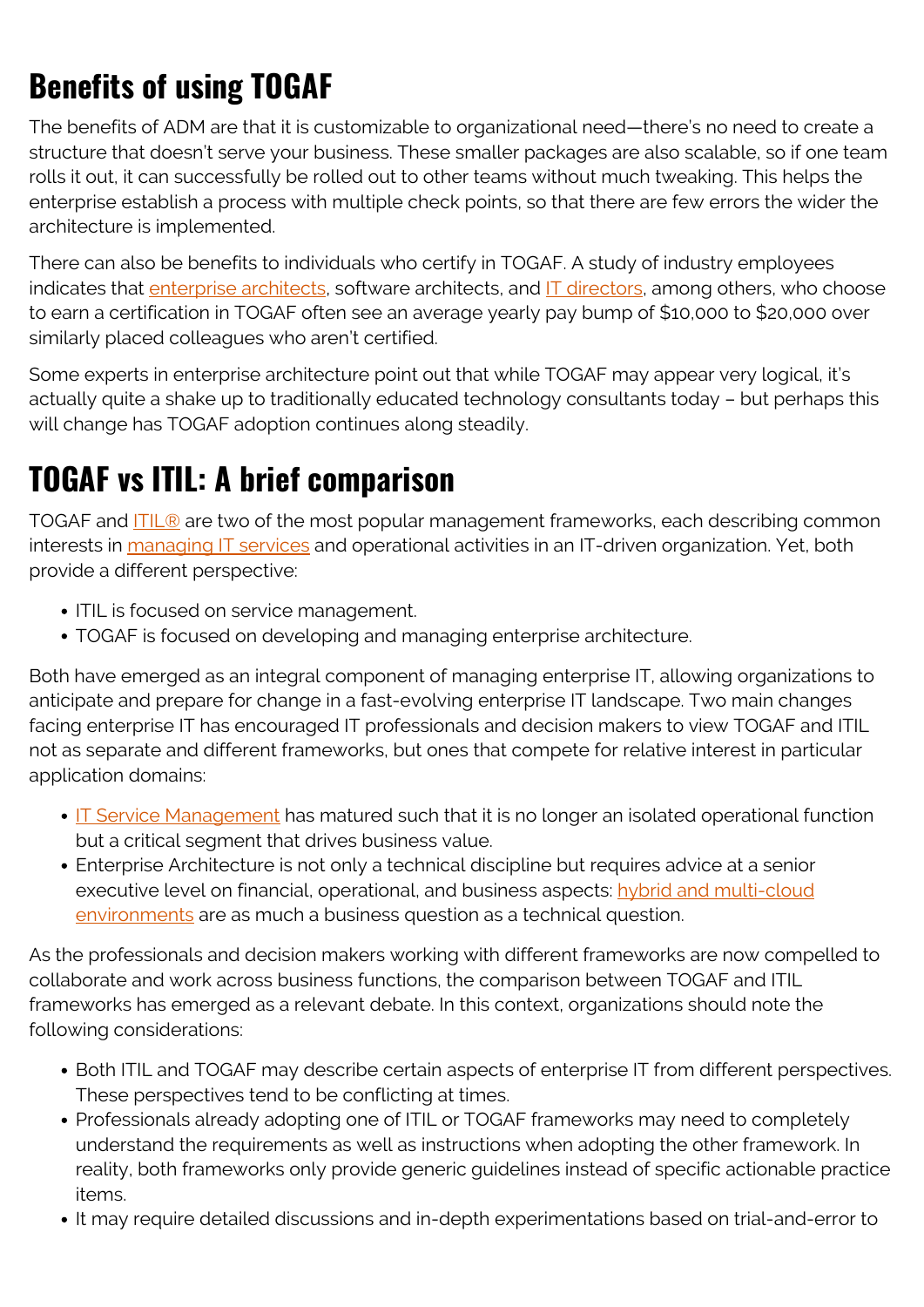evaluate the effectiveness of ITIL vs TOGAF on specific management matters.

You can develop these discussions by considering some of the key differences between TOGAF and ITIL:

- TOGAF helps develop enterprise architecture. The scope of ITIL in this context is limited only to developing an efficient IT department within that business architecture.
- Managing IT operations and services are well within the scope of ITIL. TOGAF on the other hand does not cover the run-time (IT Service) operations of the business.
- ITIL is focused on policies that help deliver value to end-users through service quality. TOGAF takes a similar approach for the larger enterprise architecture. This is one of the key areas where ITIL and TOGAF converge.
- ITIL Service Design guidelines largely overlap the TOGAF framework. Specifically, collecting and managing requirements in designing business architecture or managing IT services is similar.
- TOGAF guidelines on service transition largely overlap with the ITIL framework. Specifically, developing, testing and migrating of desired systems and activities is extensively covered in ITIL.
- Architecture change management and ITIL continual service improvements greatly resemble: ITIL provides detailed practical guidelines whereas TOGAF provides a big picture overview on the topic.
- TOGAF encourages the use of other frameworks for change management decisions and the 7 step guideline provided by ITIL is applicable to enterprise architecture, albeit to the IT services domain only.

### **Success & criticism of TOGAF**

According to the Open Group, TOGAF is employed in more than 80% of Global 50 companies and more than 60% of Fortune 500 companies. Though criticism of the framework is often that it is too complicated or theoretical to be applicable, it seems that plenty of companies are using the structure.

Companies who have successfully implemented the framework admit that failings do happen, because [TOGAF cannot be a cure all for enterprise issues](https://www.forbes.com/sites/jasonbloomberg/2014/08/07/enterprise-architecture-dont-be-a-fool-with-a-tool/#fbd1dea78607). While the issue can be TOGAF principles or the enterprise architecture itself, others argue that sometimes key stakeholders and [C-level](https://blogs.bmc.com/blogs/cio-vs-cto-whats-the-difference/) [management don't](https://blogs.bmc.com/blogs/cio-vs-cto-whats-the-difference/) always take the time to set up important factors, such as [key performance](https://blogs.bmc.com/blogs/it-metrics-kpis/) [indicators](https://blogs.bmc.com/blogs/it-metrics-kpis/) (KPIs), to make the architecture team successful.

This lack of complete buy-in may sometimes be due to the complicated nature of TOGAF, when looked at in its entirety. Indeed, even when the framework feels overwhelming, the best advice may be to pick what works best for your company. Some technology experts suggest precisely that: skip what seems overdone or unnecessary and implement the pieces that seem most necessary. After all, the key stakeholders are the ones who need to find use in this structure, and they know the company the best.

Many understand that TOGAF is a work in progress—marked by new releases every few years. Even skeptics of TOGAF and enterprise architecture frameworks in general find that the applied use of TOGAF is often successful simply because it is better than doing nothing.

When companies want to jump onboard a new technology, it often requires building out the right